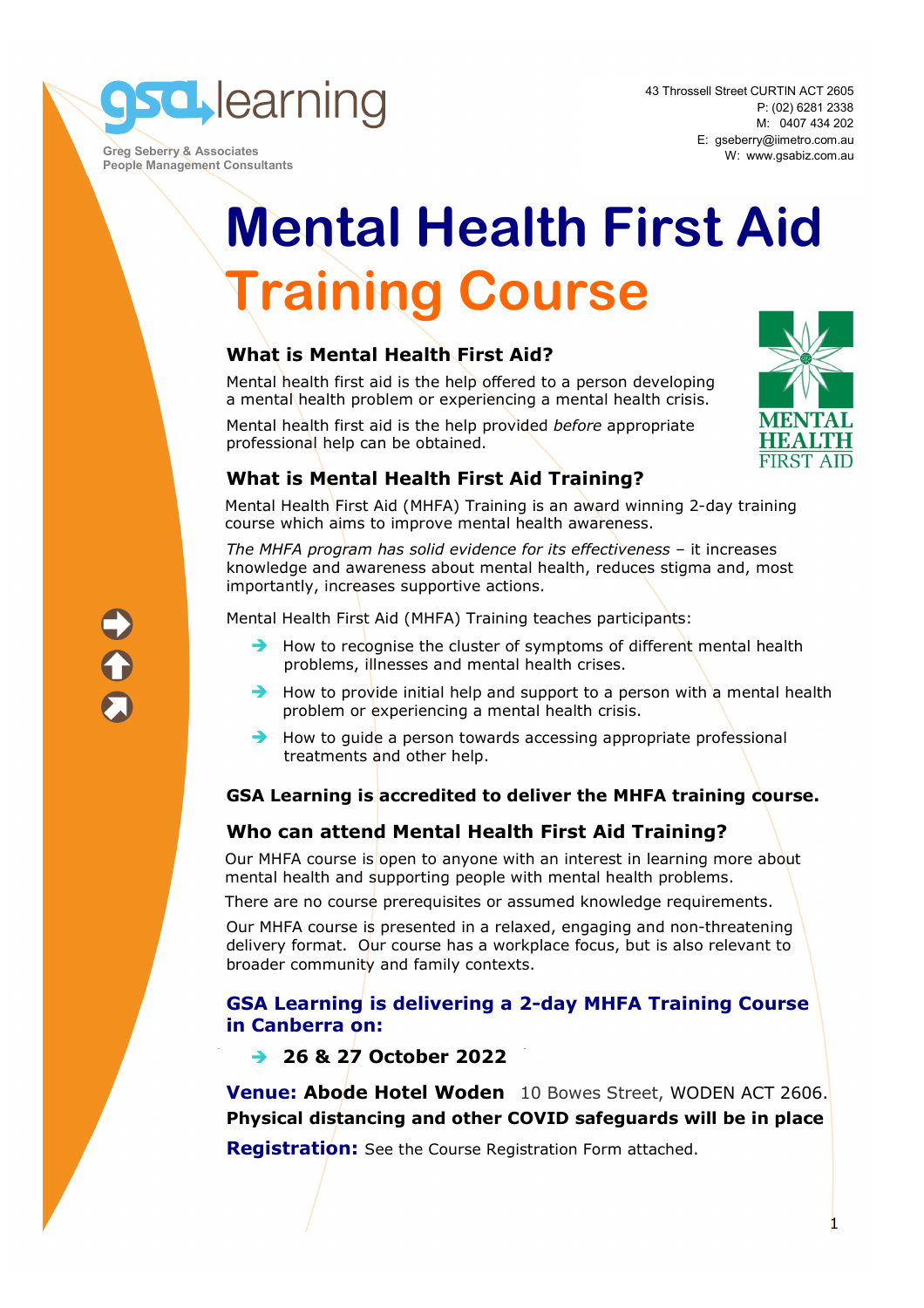## **sd** learning



### **MENTAL HEALTH FIRST AID**

## **Course Content**

The course covers a range of mental health disorders, including:

- $\rightarrow$  Depression
- $\rightarrow$  Anxiety
- $\rightarrow$  Bipolar disorder
- $\rightarrow$  Schizophrenia
- $\rightarrow$  Substance use disorder.

The course also covers mental health crisis situations, including:

- $\rightarrow$  Suicidal thoughts and behaviours
- $\rightarrow$  Non-suicidal self-injury
- $\rightarrow$  Panic attacks
- $\rightarrow$  Distress after a traumatic event
- $\rightarrow$  Acute psychotic behaviours.

## **MHFA Training Instructor: Greg Seberry**

Greg Seberry is a very experienced facilitator, and is accredited to deliver the MHFA training course. Greg's qualifications include:

Master of Business Administration (MBA) Graduate Diploma of Education (Adult Learning) Bachelor of Science (Biochemistry and Physiology) Certificate IV in Training and Assessment Mental Health First Aid (MHFA) Instructor Accreditation Team Management Systems (TMS) Accreditation

### **Course Fee**

The course fee for the 2-day MHFA Course in Canberra on 26 & 27 October 2022 is \$500 +GST per participant. **There is a 10% discount where 3 or more participants from the same organisation attend the course**.

**The course fee includes detailed learning materials and full catering.**  Participants receive a copy of the latest MHFA Manual & other printed materials. Lunch, morning and afternoon tea, and other refreshments are included.

### **Course Registration**

Please complete the attached Course Registration Form and e-mail to: **gseberry@iimetro.com.au**.

We can also deliver the MHFA training course in-house and in all States and Territories, including regional locations.

### **More Information**

For more information about Mental Health First Aid (MHFA) training, please call Greg Seberry on **0407 434 202** or e-mail **gseberry@iimetro.com.au**.